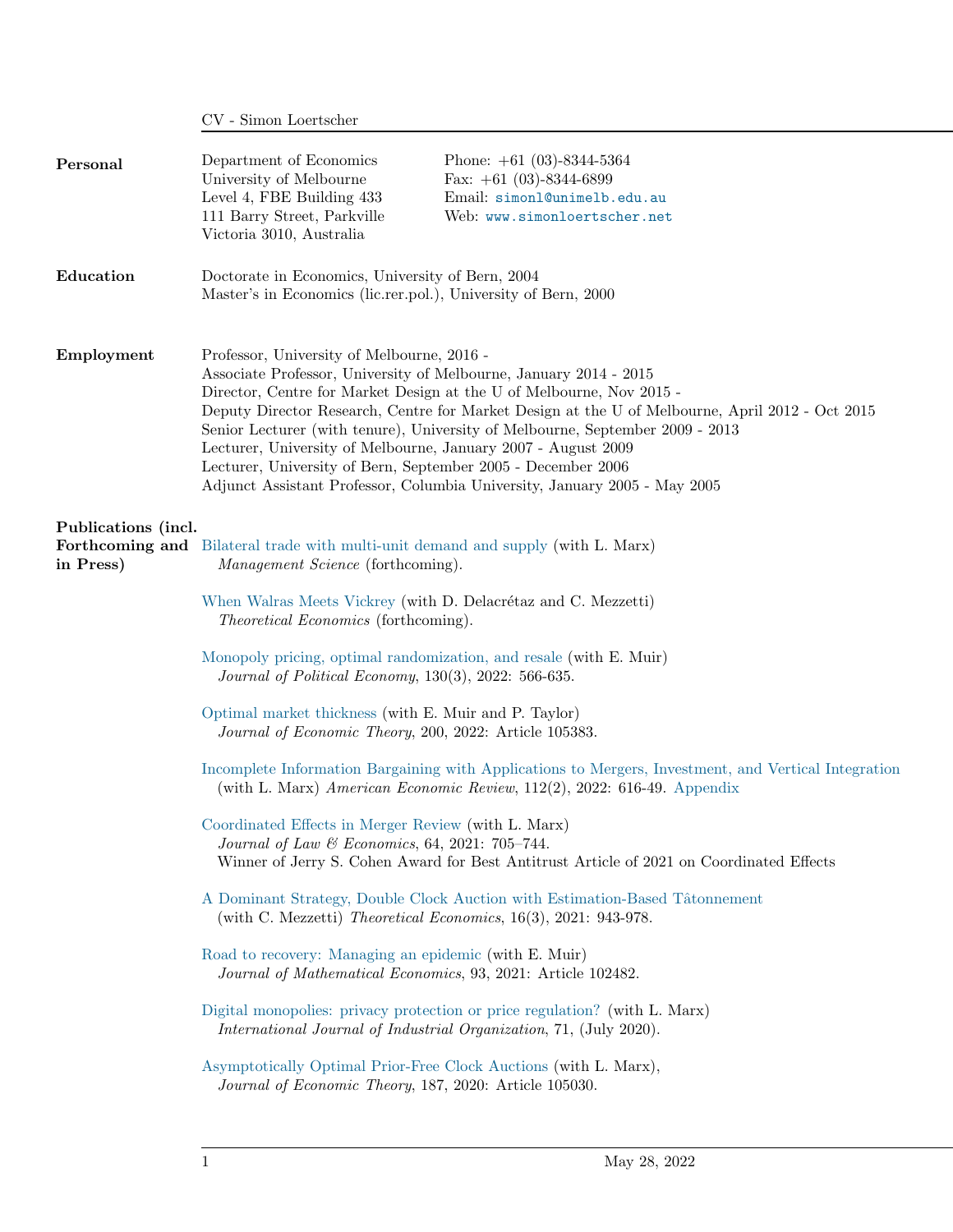- [A Dominant-Strategy Asset Market Mechanism](https://www.sciencedirect.com/science/article/pii/S0899825619301769?via%3Dihub) (with L. Marx), Games and Economic Behavior, 120, 2020: 1-15 (lead article).
- [Entry-Deterring Agency](https://www.sciencedirect.com/science/article/pii/S0899825619301435?dgcid=author) (with A. Niedermayer), Games and Economic Behavior, 119, 2020: 172-188.
- [Merger Review with Intermediate Buyer Power](https://www.sciencedirect.com/science/article/pii/S0167718719300530) (with L. Marx), International Journal of Industrial Organization, 67, 2019 (in Press).
- [Merger Review for Markets with Buyer Power](https://faculty.fuqua.duke.edu/~marx/bio/papers/BP.2018-01-01.pdf) (with L. Marx), Journal of Political Economy, 127(6), 2019: 2967-3017.
- [Mix-and-Match Divestitures and Merger Harm](http://simonloertscher.net/wp-content/uploads/2019/07/LoertscherMarx.DivestituresJER.2019.pdf) (with L. Marx), Japanese Economic Review, 70 (3), 2019: 346 - 366.
- [The deficit on each trade in a Vickrey double auction is at least as large as the Walrasian price gap](http://simonloertscher.net/wp-content/uploads/2019/07/Deficit_JME-2019-July-16.pdf) (with C. Mezzetti), Journal of Mathematical Economics, 84, 2019: 101-106.
- [Optimal Structure and Dissolution of Partnerships](http://simonloertscher.net/wp-content/uploads/2019/07/TE2608.pdf) (with C. Wasser) Theoretical Economics 14, 2019: 1063 - 1114.
- [Make and Buy: Outsourcing, Vertical Integration, and Cost Reduction](http://simonloertscher.net/wp-content/uploads/2018/04/Outsourcing.2017-11-16.pdf) (with M. Riordan), American Economic Journal: Microeconomics, 11(1), 2019: 105 - 23.
- [Two-Sided Allocation Problems, Decomposability, and the Impossibility of Efficient Trade](https://www.sciencedirect.com/science/article/pii/S0022053118306793) (with D. Delacrétaz, L. Marx, T. Wilkening), *Journal of Economic Theory* 179, 2019:  $416 - 454$ .
- [Auctions with Bid Credits and Resale](https://www.sciencedirect.com/science/article/pii/S0167718716301035) (with L. Marx), International Journal of Industrial Organization, 55, 2017: 58 - 90.
- [Club Good Intermediaries](https://faculty.fuqua.duke.edu/~marx/bio/papers/OptimalClubs.pdf) (with L. Marx), International Journal of Industrial Organization, 50, 2017: 430 - 459.
- [A general noncentral hypergeometric distribution](http://ellenmuir.net/wp-content/uploads/2016/11/hypergeometric.pdf) (with E. Muir and P. Taylor) Communications in Statistics - Theory and Methods, 46 (9), 2017: 4579 - 98.
- [A long way coming: Designing centralized markets with privately informed buyers and sellers](https://faculty.fuqua.duke.edu/~marx/bio/papers/incentiveauction1.pdf) (with L. Marx and T. Wilkening), Journal of Economic Literature 53 (4), 2015: 857 - 97 (lead article).
- [An Oligopoly Model for Analyzing and Evaluating \(Re\)-Assignments of](https://faculty.fuqua.duke.edu/~marx/bio/papers/LMforRIO200114.pdf) [Spectrum Licenses](https://faculty.fuqua.duke.edu/~marx/bio/papers/LMforRIO200114.pdf) (with L. Marx), Review of Industrial Organization: 45(3), 2014: 245 - 273.
- [Market structure and the competitive effects of vertical integration](http://simonloertscher.net/wp-content/uploads/2018/04/LR110214.pdf) (with M. Reisinger) RAND Journal of Economics: 45(3), 2014: 471 - 494 (lead article).
- [Persuasion, Binary Choice, and Lying Costs](http://www.sciencedirect.com/science/article/pii/S0165176514001803) (with R. Hodler and D. Rohner) Economics Letters 124 (2), 2014: 195 - 198.
- [Rock-scissors-paper and evolutionarily stable strategies,](http://simonloertscher.net/wp-content/uploads/2018/04/RSPD.web_.pdf) Economics Letters 118, 2013: 473-474.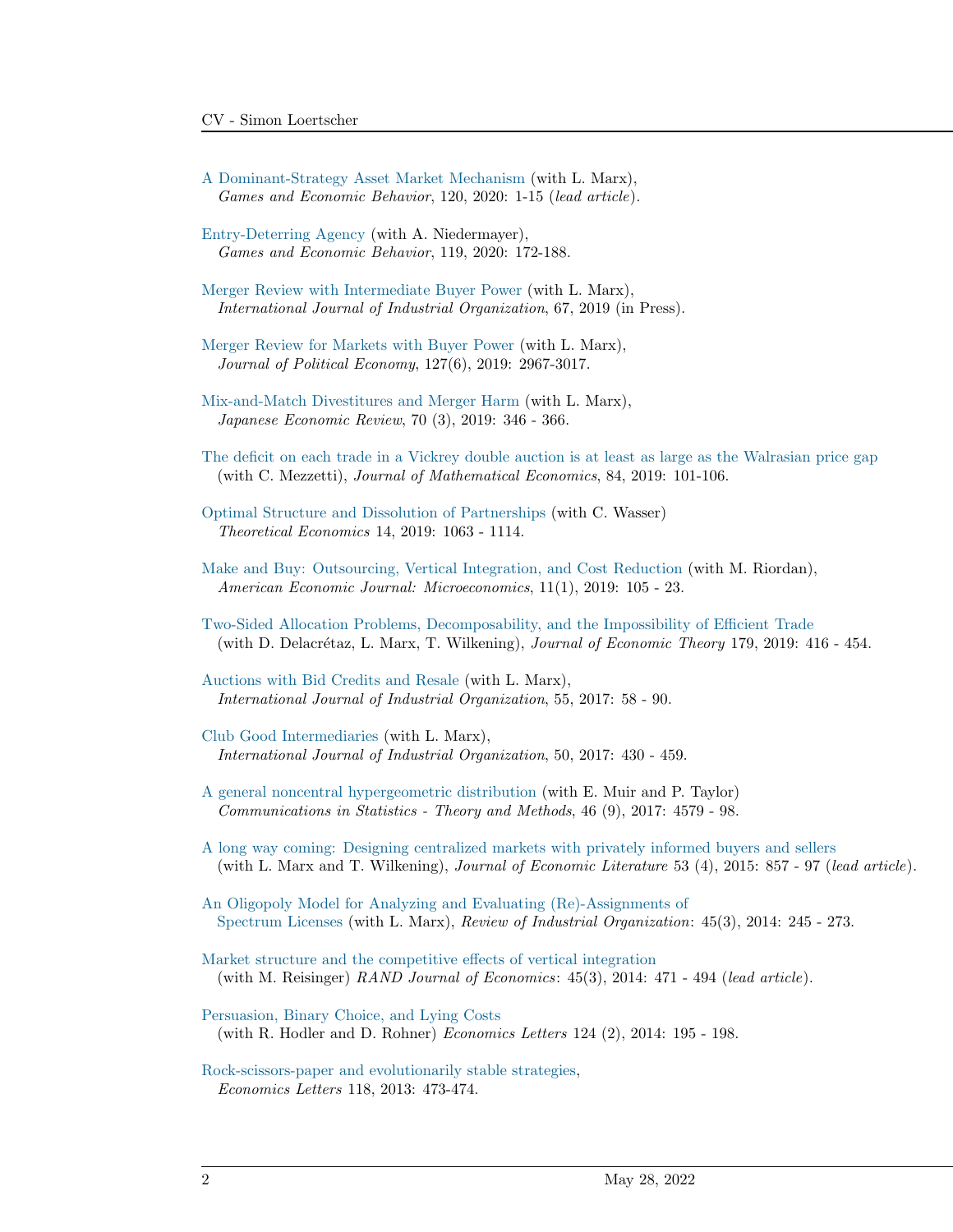[Sequential location games](http://www.simonloertscher.net/data/downloads/12120/DLG180611.pdf) (with G. Muehlheusser), RAND Journal of Economics 42(4), 2011: 639-663.

|                           | Chain stores, consumer mobility, and market structure (with Y. Schneider),<br>Journal of Institutional and Theoretical Economics Volume $167$ (2), $2011: 236-246$ .                                                                                        |
|---------------------------|-------------------------------------------------------------------------------------------------------------------------------------------------------------------------------------------------------------------------------------------------------------|
|                           | Inefficient policies and incumbency advantage (with R. Hodler and D. Rohner),<br>Journal of Public Economics 94, 2010: 761-767.                                                                                                                             |
|                           | The ABC of complementary products mergers (with S. Anderson and Y. Schneider),<br><i>Economics Letters</i> , 106, 2010: 212-215.                                                                                                                            |
|                           | Vertical mergers that eliminate double markups are procompetitive,<br>Economics Bulletin, Volume 4, Number 22, 2008: 1-6.                                                                                                                                   |
|                           | On cheating, doping and whistleblowing (with A. Berentsen and E. Bruegger),<br>European Journal of Political Economy 24, 2008: 415-436.                                                                                                                     |
|                           | Learning, public good provision, and the information trap (with A. Berentsen and E. Bruegger),<br>Journal of Public Economics, 92 (5-6), June 2008: 998-1010.                                                                                               |
|                           | Global and local players in a model of spatial competition (with G. Muehlheusser),<br><i>Economics Letters</i> , $98(1)$ , $2008: 100-106$ .                                                                                                                |
|                           | Market making oligopoly,<br>Journal of Industrial Economics, LVI(2), 2008: 263-289.                                                                                                                                                                         |
|                           | Horizontally differentiated market makers,<br>Journal of Economics & Management Strategy, 16(4), Winter 2007: 793-825.                                                                                                                                      |
| Articles in books         |                                                                                                                                                                                                                                                             |
| and other<br>Publications | Location games, in: Spatial Economics Volume I, edited by S. Colombo,<br>Palgrave MacMillan, 2020. Ch. 5: 111-128.                                                                                                                                          |
|                           | Economics and the efficient allocation of spectrum licenses (with L. Marx),<br>in: Mechanisms and Games for Dynamic Spectrum Access, edited by T. Alpcan,<br>H. Boche, M.L. Honig, and H.V. Poor, Cambridge, UK: Cambridge University Press, 2014: 553-578. |
|                           | The Possibility of Social-Surplus-Reducing Vertical Mergers (with L. Marx),<br>CPI Antitrust Chronicle, October 2020: 15.                                                                                                                                   |
|                           | Matching and economic design (with G. Artemov and S. Feldmann),<br>Australian Economic Review, 45 (1), 2012: 134-141.                                                                                                                                       |
|                           | Auctions and economic design (with T. Wilkening),<br>Australian Economic Review, 44 (3), 2011: 347-54.                                                                                                                                                      |
| Commentary                | The Economics of Covid-19, <i>Pursuit</i> (with E. Muir), July 2020.                                                                                                                                                                                        |
|                           | A national ventilator exchange could address critical shortages, The Hill, (with L. Marx), March 2020.                                                                                                                                                      |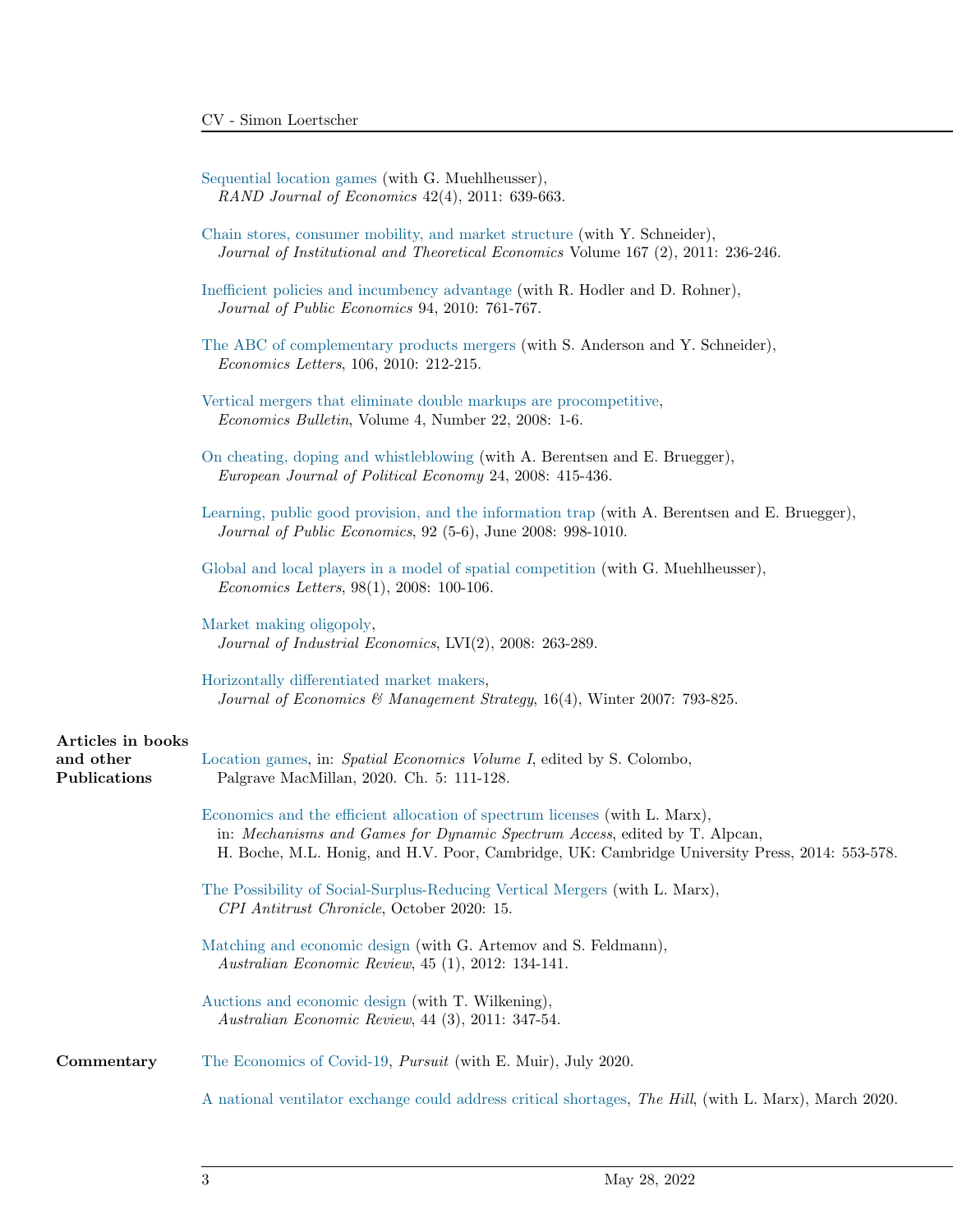|                      | CV - Simon Loertscher                                                                                                                                                                                                                                                                                                                                                                                                                                                                                                                                                                                                                                                                                                                                                                                                                                                                                                                                                                                                                                                                                                                                                                                                                                                                                                                                                                                                                                                                                                                                                                                                                                                                                                                         |
|----------------------|-----------------------------------------------------------------------------------------------------------------------------------------------------------------------------------------------------------------------------------------------------------------------------------------------------------------------------------------------------------------------------------------------------------------------------------------------------------------------------------------------------------------------------------------------------------------------------------------------------------------------------------------------------------------------------------------------------------------------------------------------------------------------------------------------------------------------------------------------------------------------------------------------------------------------------------------------------------------------------------------------------------------------------------------------------------------------------------------------------------------------------------------------------------------------------------------------------------------------------------------------------------------------------------------------------------------------------------------------------------------------------------------------------------------------------------------------------------------------------------------------------------------------------------------------------------------------------------------------------------------------------------------------------------------------------------------------------------------------------------------------|
| Working<br>Papers    | Percentage Fees in Thin Markets: An Empirical Perspective (with A. Niedermayer)                                                                                                                                                                                                                                                                                                                                                                                                                                                                                                                                                                                                                                                                                                                                                                                                                                                                                                                                                                                                                                                                                                                                                                                                                                                                                                                                                                                                                                                                                                                                                                                                                                                               |
|                      | An Optimal Pricing Theory of Transaction Fees in Thin Markets (with A. Niedermayer)                                                                                                                                                                                                                                                                                                                                                                                                                                                                                                                                                                                                                                                                                                                                                                                                                                                                                                                                                                                                                                                                                                                                                                                                                                                                                                                                                                                                                                                                                                                                                                                                                                                           |
|                      | Location choice and information transmission                                                                                                                                                                                                                                                                                                                                                                                                                                                                                                                                                                                                                                                                                                                                                                                                                                                                                                                                                                                                                                                                                                                                                                                                                                                                                                                                                                                                                                                                                                                                                                                                                                                                                                  |
|                      | Monotonicity, non-participation, and directed search equilibria (with J. Bland)                                                                                                                                                                                                                                                                                                                                                                                                                                                                                                                                                                                                                                                                                                                                                                                                                                                                                                                                                                                                                                                                                                                                                                                                                                                                                                                                                                                                                                                                                                                                                                                                                                                               |
|                      | Simultaneous Location Games with Entry (with G. Muehlheusser)                                                                                                                                                                                                                                                                                                                                                                                                                                                                                                                                                                                                                                                                                                                                                                                                                                                                                                                                                                                                                                                                                                                                                                                                                                                                                                                                                                                                                                                                                                                                                                                                                                                                                 |
|                      | Some people never learn, rationally (with A. McLennan)                                                                                                                                                                                                                                                                                                                                                                                                                                                                                                                                                                                                                                                                                                                                                                                                                                                                                                                                                                                                                                                                                                                                                                                                                                                                                                                                                                                                                                                                                                                                                                                                                                                                                        |
| Prizes<br>and Awards | Jerry S. Cohen Award for Best Antitrust Article of 2021 on Coordinated Effects - 2022<br>Deans' Prize for Exceptional Distinction in Research Excellence - 2020<br>Deans' Prize for Exceptional Distinction in Research Training. AUD 10,000 - 2019<br>UoM Award for Excellence in Engagement - Public Value. AUD 10,000 - 2019<br>UoM Award for Excellence in Engagement - Research. AUD 10,000 - 2017<br>Deans' Prize for Exceptional Distinction in Research Excellence. AUD 10,000 - 2016<br>Tullock Prize for the Best Theoretical Paper, Australasian Public Choice Conference. 2009                                                                                                                                                                                                                                                                                                                                                                                                                                                                                                                                                                                                                                                                                                                                                                                                                                                                                                                                                                                                                                                                                                                                                    |
| Grants               | ARC-DP200103574. AUD 230,883 - 2020<br>FBE-Visiting Research Scholar Grant. AUD 9,560 - 2019<br>FBE-Eminent Research Scholar Grant. AUD 24,090 - 2019<br>FBE-Visiting Research Scholar Grant. AUD 9,560 - 2018<br>FBE-Visiting Research Scholar Grant. AUD 9,560 - 2017<br>Inaugural Hordern Project, Samuel and June Hordern Endowment. AUD 180,000 - 2016<br>FBE-Eminent Research Scholar Grant. AUD 30,000 - 2016<br>FBE-Visiting Research Scholar Grant. AUD 7,670 - 2016<br>CMD - phase 2 (UoM, Victoria and Commonwealth Gov). AUD 1,200,000. 2015 - 2017<br>FBE-Visiting Research Scholar Grant. AUD 6,980 - 2015<br>CMD - phase 1 (UoM, Victoria and Commonwealth Gov). AUD 1,200,000. 2012 - 2014<br>FBE-Visiting Research Scholar Grant. AUD 6,358 - 2014<br>University of Melbourne Interdisciplinary Seed Fund, AUD 40,000. 2012<br>Faculty of Business and Economics Research Grant, University of Melbourne, AUD 20,000. 2012<br>Faculty of Business and Economics Research Grant, University of Melbourne, AUD 14,229. 2011<br>Faculty of Economics and Commerce Research Grant, University of Melbourne, AUD 17,778. 2010<br>Early Research Career Award, University of Melbourne, AUD 6,000. 2010<br>Faculty of Economics and Commerce Research Grant, University of Melbourne, AUD 6,000. 2009<br>Faculty of Economics and Commerce Research Grant, University of Melbourne, AUD 7,000. 2007/8<br>Grant for young researchers, Swiss National Science Foundation, CHF 60,000. 2004<br>European Winter Meeting of the Econometric Society in Madrid (on invitation). 2003<br>Democracies Evolving, University of Basel, CHF 30,000. 2003<br>The Effectiveness of Anti-doping Measures, University of Basel, CHF 30,000. 2002 |
| Refereeing           | American Economic Review, Journal of Economic Theory, Journal of Institutional and Theoretical<br>Economics, Journal of Economics & Management Strategy, Cambridge University Press,<br>International Journal of Industrial Organization, German Research Council (DFG),<br>European Journal of Political Economy, Economic Theory, Review of Economic Studies,<br>Scandinavian Journal of Economics, Games and Economic Behavior,<br>B.E. Journal of Theoretical Economics, B.E. Journal of Economic Analysis & Policy,<br>Economic Inquiry, Review of Industrial Organization, Journal of Industrial Economics,                                                                                                                                                                                                                                                                                                                                                                                                                                                                                                                                                                                                                                                                                                                                                                                                                                                                                                                                                                                                                                                                                                                             |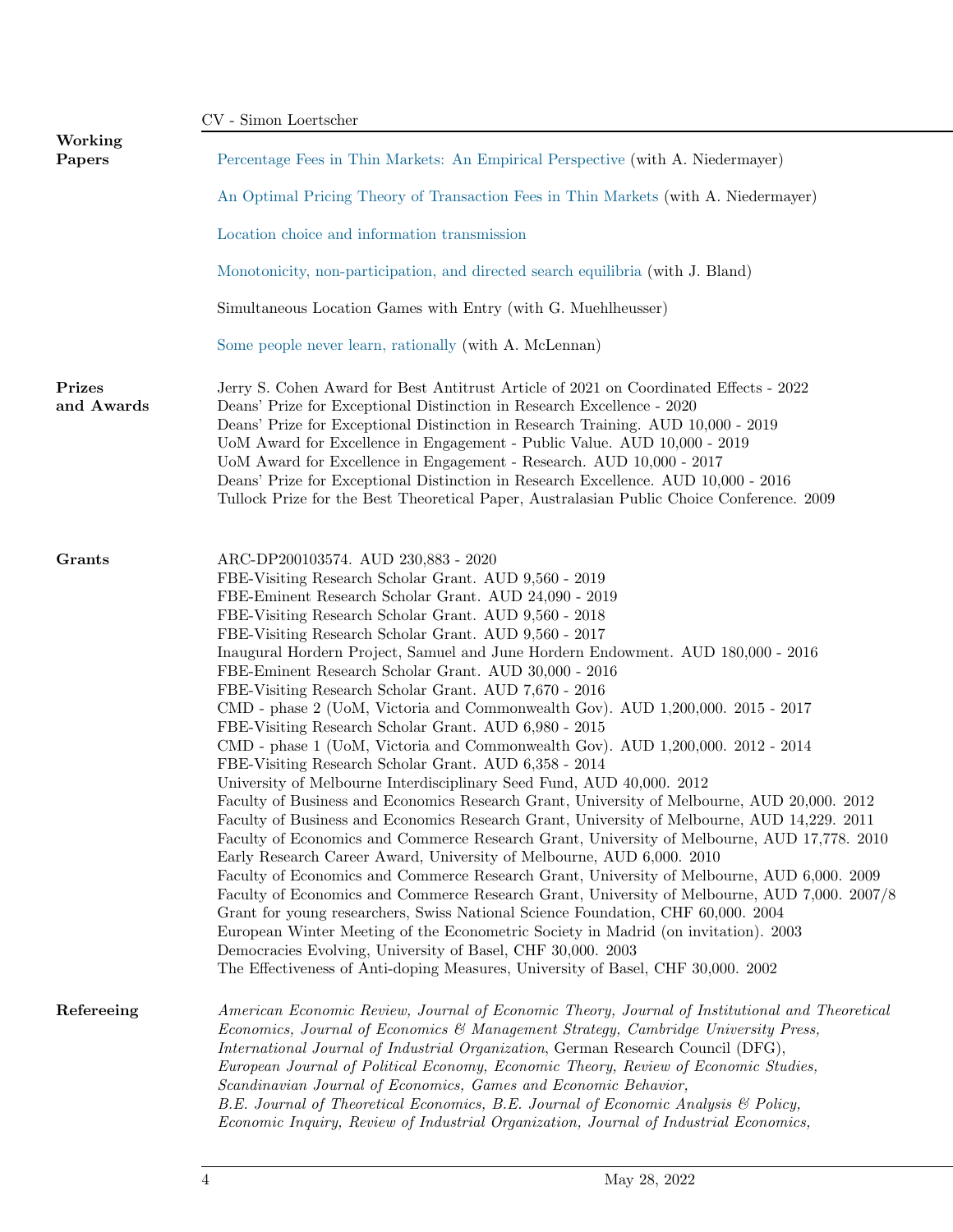## $\mathrm{CV}$  - Simon Loertscher

Mathematical Social Sciences, Australian Economic Paper, Economic Record, Economica, RAND Journal of Economics, Journal of the European Economic Association, Journal of Sports Economics, Regional Science and Urban Economics, Economics Bulletin, European Economic Review, Theoretical Economics, Journal of Economic Dynamics and Control Transactions on Mobile Computing, Theory and Decision, Journal of Mathematical Economics International Game Theory Review, Economic Modelling, Econometrica, International Economic Review, Canadian Journal of Economics, Review of Network Economics, Journal of Law, Economics & Organization, AEJ: Micro, Social Choice & Welfare, Journal of Economic Literature, Quarterly Journal of Economics, Review of Economics and Statistics, Journal of Political Economy. Professional Activities Associate Editor, Journal of Economic Theory, 2021 - Editorial Board, American Economic Journal: Microeconomics, 2020 - Program Committee CMiD 2022 Session Organizer SAET 2022 Session Organizer AETW 2021 Vice Program Chair EARIE 2020 Associate Editor, International Journal of Game Theory, 2018 - 2019 Associate Editor, Journal of Industrial Economics, 2013 - Program Committee EARIE 2021, 2022 Program Committee APIOC 2019, 2021 Co-organizer APIOC 2016, 2017, 2018 Session Organizer, Econometric Society Australasian Meeting 2014 Consulting Department of Education, Skills and Employment, 2022 Consulting expert in Canadian Copyright Board proceeding related to Digital Pay Audio, 2016/7 Department of Environment, Land, Water and Planning, 2016/7 Department of State Development and Planning of Victoria 2014/5 NSW Treasury, 2014 Department of Treasury and Finance of Victoria, 2010/11 Australian Communication and Media Authority, 2009/10 Department of Justice of Victoria, 2008/9 Courses Taught Market Design with Two-Sided Private Information (PhD Minicourse), U Hamburg 2013, BGPE 2014 Advanced Topics in Micro Theory (2nd year PhD) [ECON90058/90064], U Melbourne 2012 - 2022 Microeconomics (3rd year) [ECON30010], U Melbourne 2011, 2012, 2013, 2014 Minicourse: Intermediation and Market Microstructure, (2nd year PhD), U Bielefeld, 2010 Advanced Microeconomics (honours) [ECON40001], U Melbourne 2008, 2009, 2010, 2011 Microeconomics (masters and PhD) [ECON90002], U Melbourne, 2007 - 2009; 2015 - 2022 Mathematical Economics (3rd year) [ECON30020], U Melbourne, 2021, 2022 International Trade (3rd year), U Bern, 2006 Seminar in Industrial Organization, U Zurich, 2006 Industrial Organization, Columbia University, 2005 Thesis Supervision Ph.D: Yuelan Chen (2007), Imogen Halstead (2014), David Delacrétaz (2018), Ellen Muir (2018), Toan Le Master: Ping Chen (2007), Brett D'Cruz (2009), David Ong (2011), Ellen Muir (2013), Bing Liu (2019) Honours: David Lander, Jessica Yang (2008), Tess Brennan, Hao Wang (2009), Edward Mulvey (2011),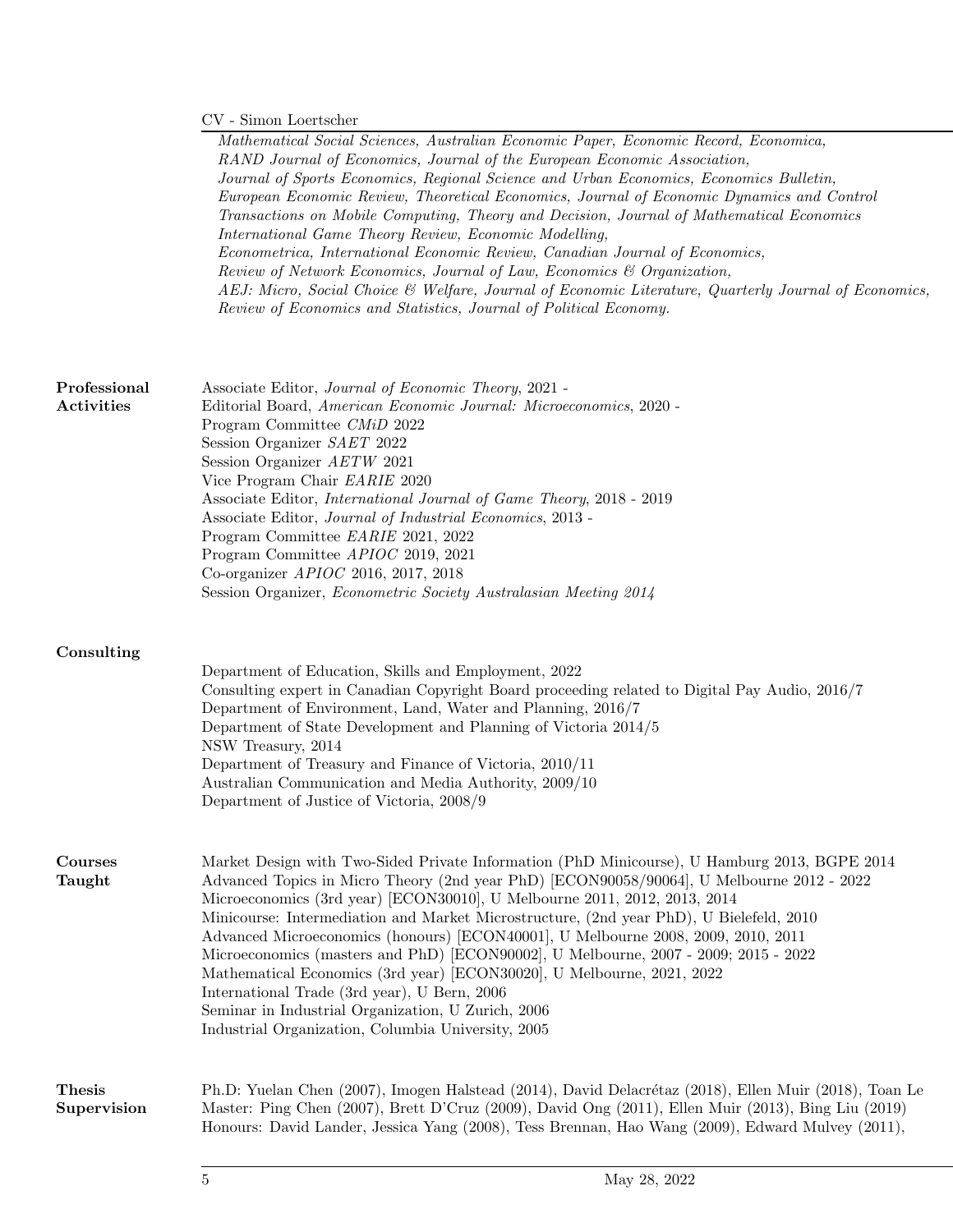$\mathrm{CV}$  - Simon Loertscher

Jian Xin Heng (2012), Hang Hu (2013), Seyoung Won, Kyle Perry (2019), Anand Bharadwaj (2021) Zhichong Lu (2022)

## Seminar

- Presentations 2022 Stanford Market Design Seminar, CREST Paris (22 June), Brown (3 Oct)
	- 2021 Ofcom (online), Singapore Management University (online) U Virginia (online), Korea University (online), Barcelona UAB-IAE (online) Hitotsubashi University (online), Peking University HSBC Business School (online) UCLA (online), Australian Local Economic Theory Seminars (online), NYU (online)
	- 2020 AMETS online seminar, AEW online seminar
	- 2019 Queensland University of Technology, ANU
	- 2018 U Adelaide, La Trobe, Bern, Zurich, Hamburg Paris-Dauphine PSL, Swiss Competition Commission
	- 2017 ANU, Deakin, UNSW, UWA in Perth, ACCC, NZCC, Swiss Competition Commission EC Competition Commission, USI in Lugano
	- 2016 IO Workshop at Monash, ESA, Talking Economics at DEDJTR, UTS, Northwestern
	- 2015 Stanford GSB, NUS Singapore
	- 2014 WHU Otto Beisheim School of Management, University of North Carolina/Duke, Duke Theory Lunchtime Seminar, Bates White, LMU Munich, University of Regensburg, University of Bonn, Columbia University, UNC Lunchtime Seminar
	- 2013 University of New South Wales, Australian National University, Deakin University, Melbourne Law School, University of Hamburg
	- 2012 University of Canterbury, University of Queensland
	- 2010 Department of Treasure and Finance of Victoria, Concordia University, Georgetown University, Columbia University (Political Economy), Columbia University (IO, Organization & Strategy), University of Bielefeld
	- 2009 Queensland University of Technology, University of Bern, University of Mannheim, Deakin University, University of Queensland, Australian National University (RSSS)
	- 2008 University of Sydney, University of Auckland, Australian National University, University of Virginia (Bankard Workshop in IO and Economic Theory), Columbia University (Colloquium in Industrial Organization), University of Queensland
	- 2007 University of New South Wales, University of Adelaide
	- 2006 University of Munich, Erasmus University Rotterdam, University of Melbourne, CERGE-EI Prague, University of Bern
	- 2005 University of Basel, University of Zurich (Lunch Seminar), University of Lausanne (Brown Bag Seminar), Tilburg University (CentER Micro Seminar), Central European University in Budapest, Université Laval in Québéc, Columbia University
	- 2004 Columbia University (Micro Colloquium)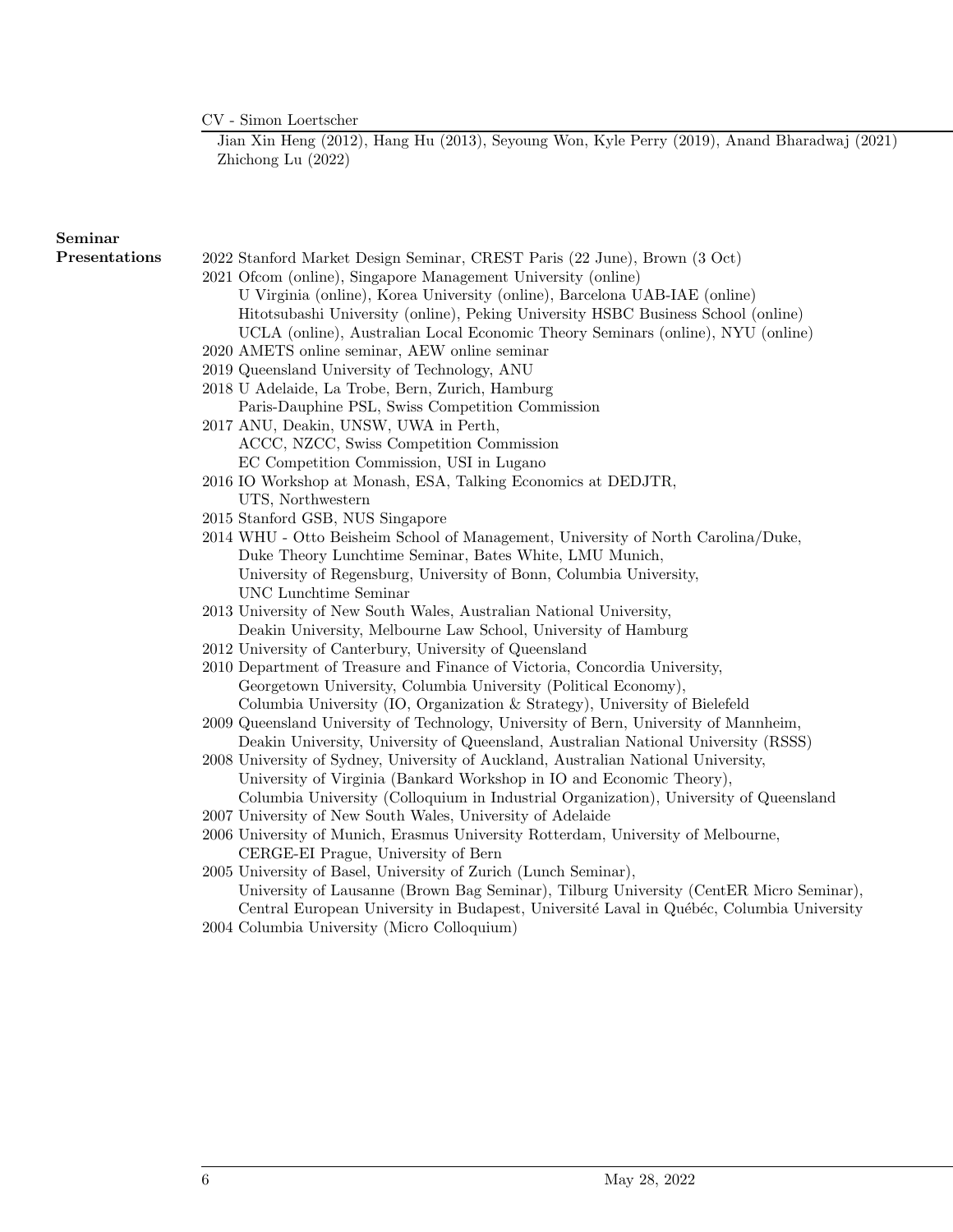## Conference

- Presentations 2021 13th Northwestern Antitrust Economics Conference (online), APIOC (online), IIOC (online), AETW (online), Melbourne IO Days
	- 2020 AETW in Adelaide, OEW (online) at Sydney
	- 2019 MaCCI Annual Conference in Mannheim, EAI workshop at Xiamen University AMES at Xiamen, Shanghai Workshop in Microeconomics, 13th Annual Competition Law, Economics & Policy Conference in Pretoria, Digital Economics Workshop at Monash, Sydney Economic Design Festival at UNSW
	- 2018 MInT Day, AETW in Canberra, CRESSE/JUFE in Nanchang, CPMD Workshop at UTS ZJU International Conference on Industrial Economics in Hangzhou, APEN in Canberra, EEA-ESEM in Cologne, EARIE in Athens, 11th Annual Searle Antitrust Economics Conference Conference in memoria of Artyom Shneyerov at Paris-Dauphine PSL
	- 2017 AETW in Auckland, APIOC in Auckland
	- MInT Day, One-day Workshop at ANU, OE Workshop in Sydney 2016 Australasian Economic Theory Workshop at Monash, EEA-ESEM in Geneva, Auction and Market Design Workshop in Vienna, EARIE in Lisbon
	- Asia-Pacific IO Conference in Melbourne, Organizational Economics Workshop in Sydney 2015 ASSA Meetings in Boston,
	- Reimagining Decentralization: Conference in Honor of Stanley Reiter at Northwestern University, DFG-ANR Workshop in Düsseldorf, EARIE at LMU in Munich ATE in Auckland
	- 2014 Australian Communications Theory Workshop at Macquarie University Australasian Economic Theory Workshop at ANU in Canberra, Econometric Society Australasian Meeting in Hobart, EEA-ESEM in Toulouse, 7th Annual Searle Antitrust Economics Conference, ATE Antitrust Economics and Competition Policy in Sydney
	- 2013 Australasian Economic Theory Workshop at UQ in Brisbane, 7th Pan-Pacific Conference on Game Theory at U. of Adelaide, Organizational Economics Workshop at U. of Sydney, Econometric Society Australasian Meeting at U. of Sydney, Society for the Advancement of Economic Theory in Paris, Asia Econometric Society Meeting at NUS in Singapore
	- 2012 Australasian Economic Theory Workshop at UNSW, International Industrial Organization Conference (IIOC) at GMU in Arlington, Society for the Advancement of Economic Theory Meeting at UQ in Brisbane, Economics of Organization Workshop at U. of Sydney, Australian Political Economics Workshop at QUT in Brisbane
	- 2011 Australasian Economic Theory Workshop at U. of Adelaide
	- 2010 Economic Theory Workshop at Deakin University,
	- International Industrial Organization Conference (IIOC) at UBC in Vancouver 2009 American Economic Association (AEA) in San Francisco, Seventh annual Conference of the Industrial Organization Society (IIOC) in Boston, Econometric Society
		- Australasian Meeting (ESAM) at ANU, Econometric Society European Meeting (ESEM) in Barelona, Australasian Public Choice at Deakin University
	- 2008 EARIE in Toulouse, Econometric Society European Meeting (ESEM) in Milano, Australasian Economic Theory Workshop at Bond University, North American Winter Meeting of the Econometric Society (NAWMES) in New Orleans